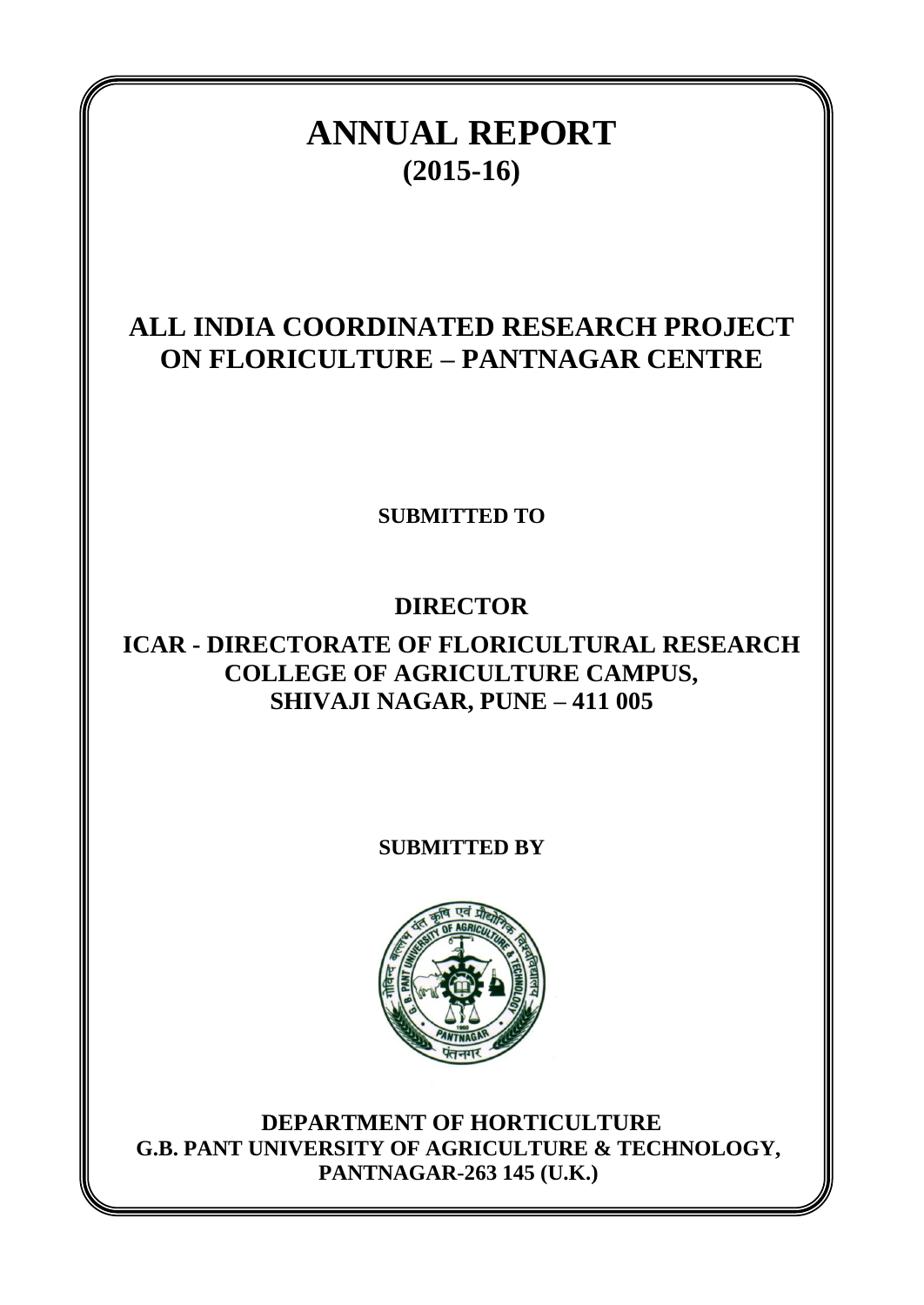## **ANNUAL REPORT 2015-16**

- All India Coordinated Research Project (AICRP) on Floriculture was started at G.B.P.U.A.&T. Pantnagar in the year 2001-02 and crops being handled are rose, gladiolus, chrysanthemum, tuberose, marigold and turf grasses. There are five scientists from Department of Horticulture associated with AICRP on Floriculture at Pantnagar Centre.
- There is only one post of JRO/Asstt. Floriculturist which has been filled since November, 2003. Details of the scientist appointed under AICRP on Floriculture at Pantnagar Centre are as follows:

| <b>Name</b>                          | $\mathbb{R}^{\mathbb{Z}}$ | Dr. Ajit Kumar                                                                                                                                                                                            |
|--------------------------------------|---------------------------|-----------------------------------------------------------------------------------------------------------------------------------------------------------------------------------------------------------|
| <b>Address</b>                       | ÷                         | JRO/Asstt. Floriculturist, Department of Horticulture<br>College of Agriculture, G.B.P.U.A.&T, Pantnagar – 263 145<br>U.S. Nagar (Uttarakhand)<br>E-mail: ajitflori@gmail.com; ajit_kapoor@rediffmail.com |
| <b>Phone</b>                         | ÷                         | 09412451262 (Mobile); 05944-235535 (O)                                                                                                                                                                    |
| <b>Approved scale:</b> 15,600-39,100 |                           |                                                                                                                                                                                                           |
| <b>Basic</b>                         |                           | $\therefore$ 34,590.00                                                                                                                                                                                    |
| AGP                                  |                           | 8,000.00                                                                                                                                                                                                  |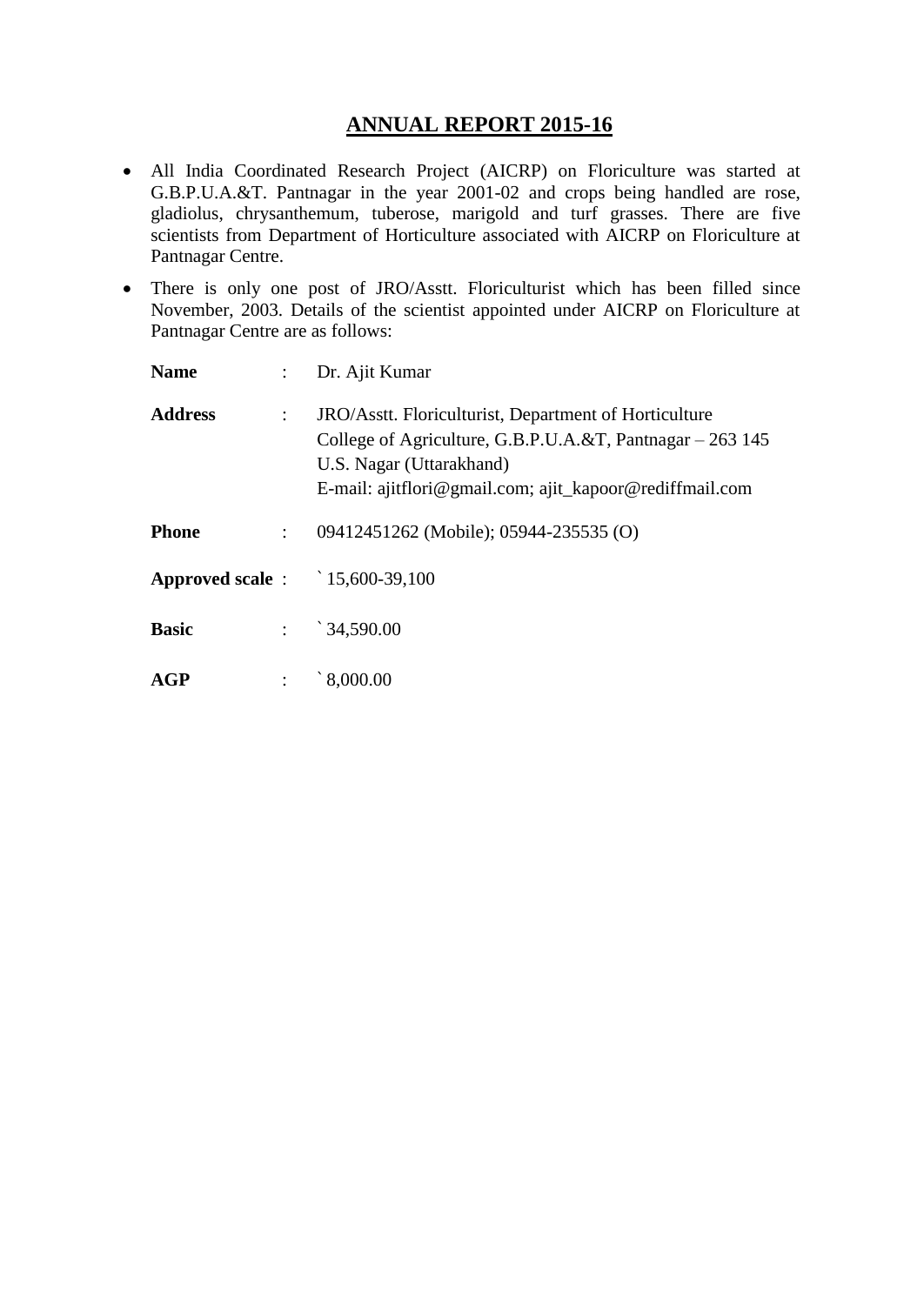# **Budget details till 31.03.2016**

## **Statement of Expenditure showing the head-wise expenditure for the year 2015-16 in respect of AICRP on Floriculture - Pantnagar Centre**

| S.No. | <b>Major Head of Expenditure</b>             | <b>Total</b><br>expenditure<br>$\left( \right)$ | <b>ICAR Share</b><br>$\left( \right)$ | <b>Remarks</b> |
|-------|----------------------------------------------|-------------------------------------------------|---------------------------------------|----------------|
| 1.    | Pay & Allowances                             | 9,00,366.00                                     | 6,75,275.00                           |                |
| 2.    | <b>Travelling Allowance</b>                  | 7,749.00                                        | 5,812.00                              |                |
| 3.    | <b>Recurring Contingencies</b>               | 1,01,054.00                                     | 75,790.00                             |                |
| 4.    | Non-Recurring Contingencies                  |                                                 |                                       |                |
| 5.    | Total                                        | 10,09,169.00                                    | 7,56,877.00                           |                |
| 6.    | ICAR Share (75%)                             | 7,56,877.00                                     |                                       |                |
| 7.    | Opening balance as on 01-04-2015             | 2,54, 073.00                                    |                                       |                |
| 8.    | Grant received during the<br>year<br>2015-16 | 8,00,000.00                                     |                                       |                |
| 9.    | Closing balance as on 31-03-2016             | 2,97,196.00                                     |                                       |                |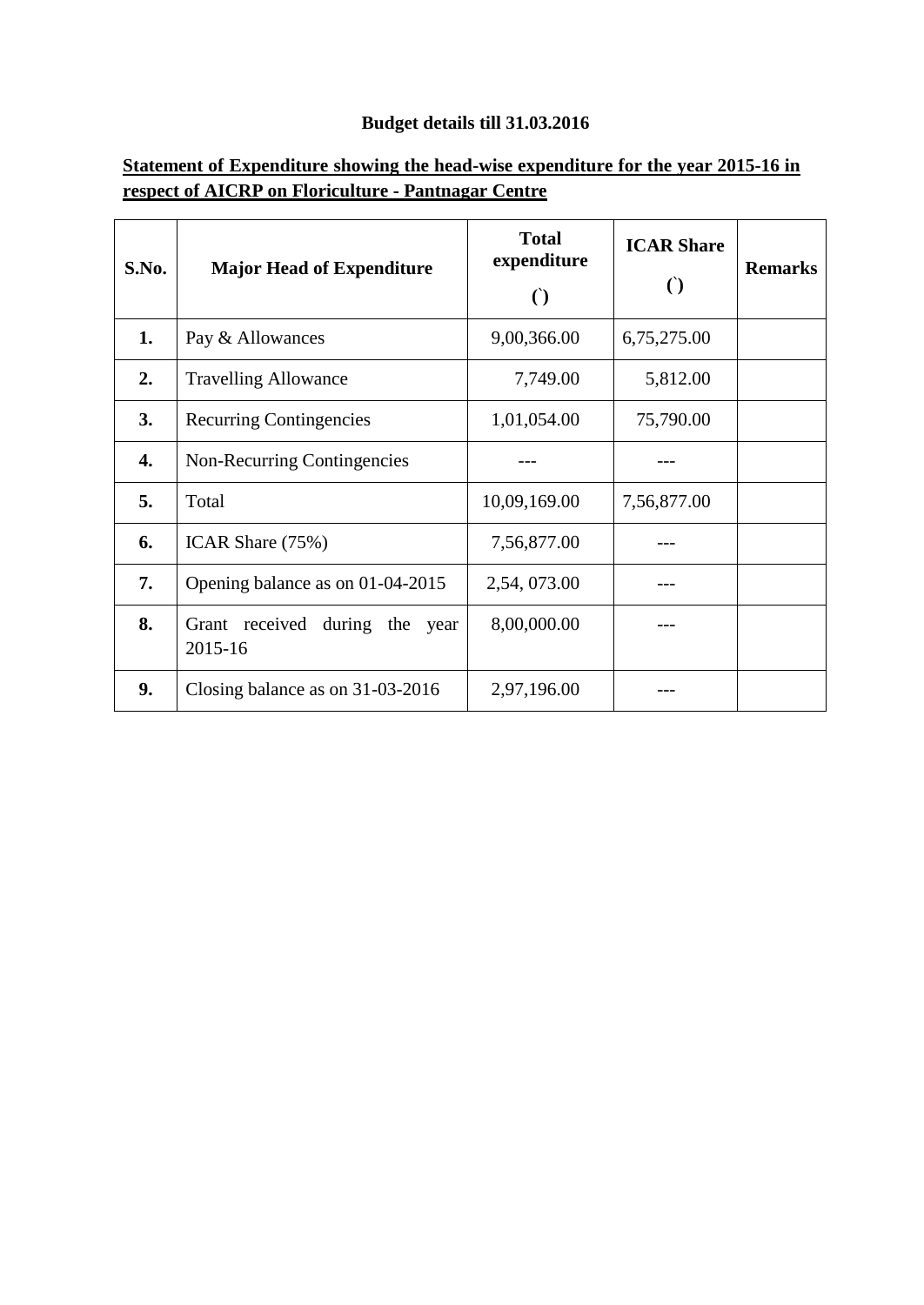# **GERMPLASM CONSERVATION AND EVALUATION**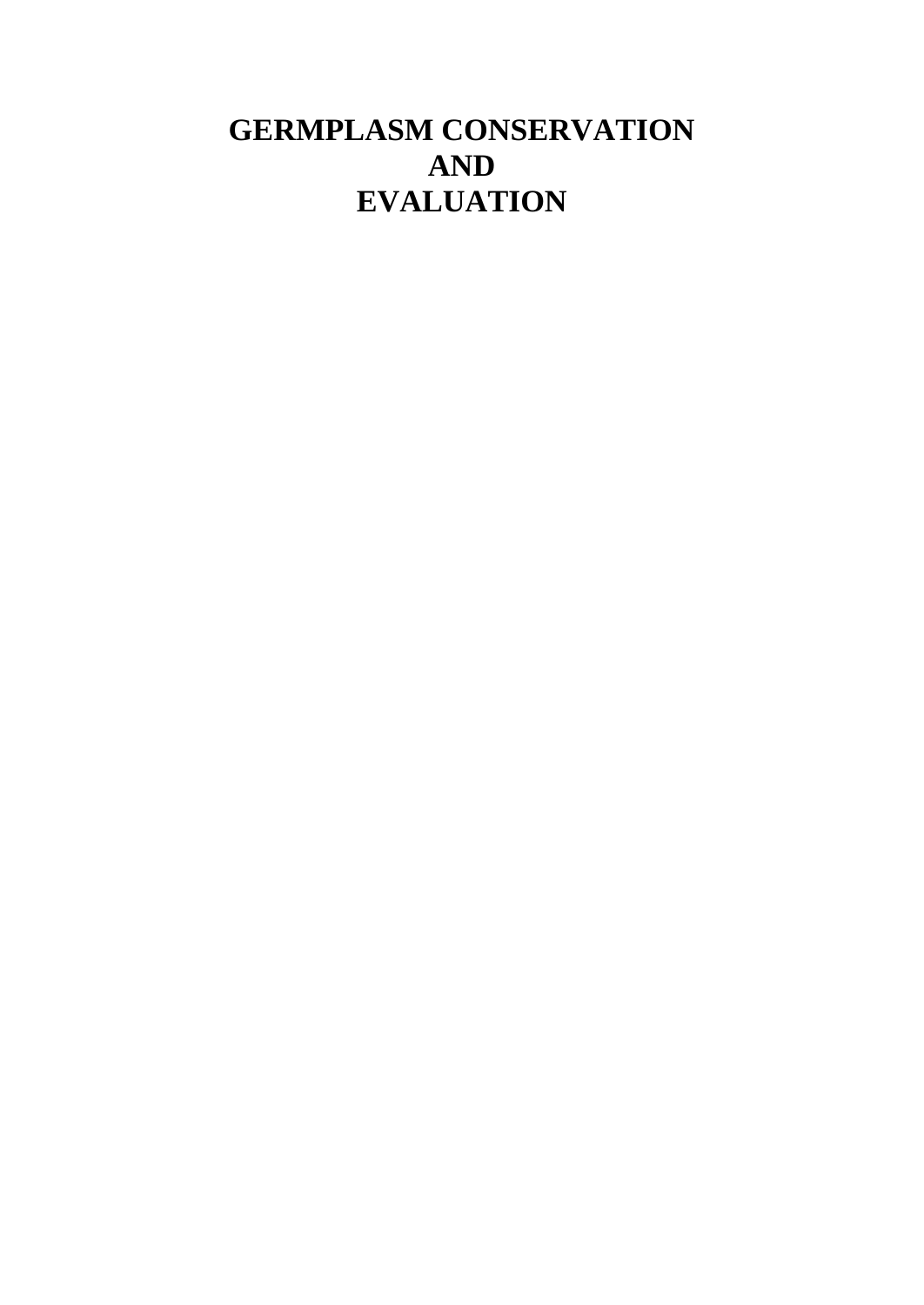#### **CHRYSANTHEMUM**

#### **Project No. 1.4.1: Collection, evaluation and maintenance of germplasm of chrysanthemum**

In mother block of chrysanthemum, 118 varieties are being maintained at Model Floriculture Centre, Pantnagar. An experiment was laid out in RBD with three replications in chrysanthemum fifty cultivars collected from BCKV, Kalyani, NBRI Lucknow, PAU Ludhiana and IARI New Delhi. The plants were planted in a plot size of 2m x 2m and the spacing was kept as 40 cm x 30 cm.

#### **Salient findings (2015-16)**

The average plant height was found maximum (62.49 cm) in Suneel, whereas, plant height was minimum in Golden Yellow (18.0 cm). Among the different genotypes, maximum number of primary branches per plant (11.66) were recorded in Pusa Anmol whereas, minimum in Nanako (2.15). Maximum days taken to first bud initiation was observed in Geetanjali (80.73 days), whereas, it was minimum in Sardhar (36.51 days). The genotype Sadbhavana (152.20) possessed maximum number of flowers per plant. Genotype Thai Chin Queen (21.77) produced the minimum number of flowers per plant. Maximum flower diameter was recorded in Hybrid-5 (8.72 cm), whereas, minimum flower diameter was observed in Golden Yellow (2.72 cm). Weight of single flower among different genotypes was maximum in Juiblee (4.46 g), whereas, it was minimum in NBRI Kaul (0.41 g). Maximum average weight of flower bunch (5 flowers) was also recorded in Juiblee (22.28 g) and minimum noticed in NBRI Kaul (2.05 g). The duration of flowering among all the genotypes of chrysanthemum screened, flowering for longest duration was observed in Sova (50.40 days) whereas, minimum was recorded in Shyamal (23.90 days). A wide range of flower colour was observed among various genotypes screened. Flowers with white, purple and yellow colours were most common. Maximum vase-life (19.96 days) was found in the genotype Suneel. The minimum vase-life (8.89 days) was recorded in Himanshu among the different genotypes. All genotypes were found tolerance to incidence of disease and pest.

 At Pantnagar centre, cultivars that are recommended for commercial cultivation for cut flower purpose include for cut flower: Suneel, Pusa Centenary, Thai Chin Queen, UHFS Chry 81 and Sova. Whereas for loose flower: Prof. Harris, Ajay, Purnima, Baggi and Gauri and for pot mum: Sadbhavana, Mother Teresa and Suhag Singar were found to be suitable.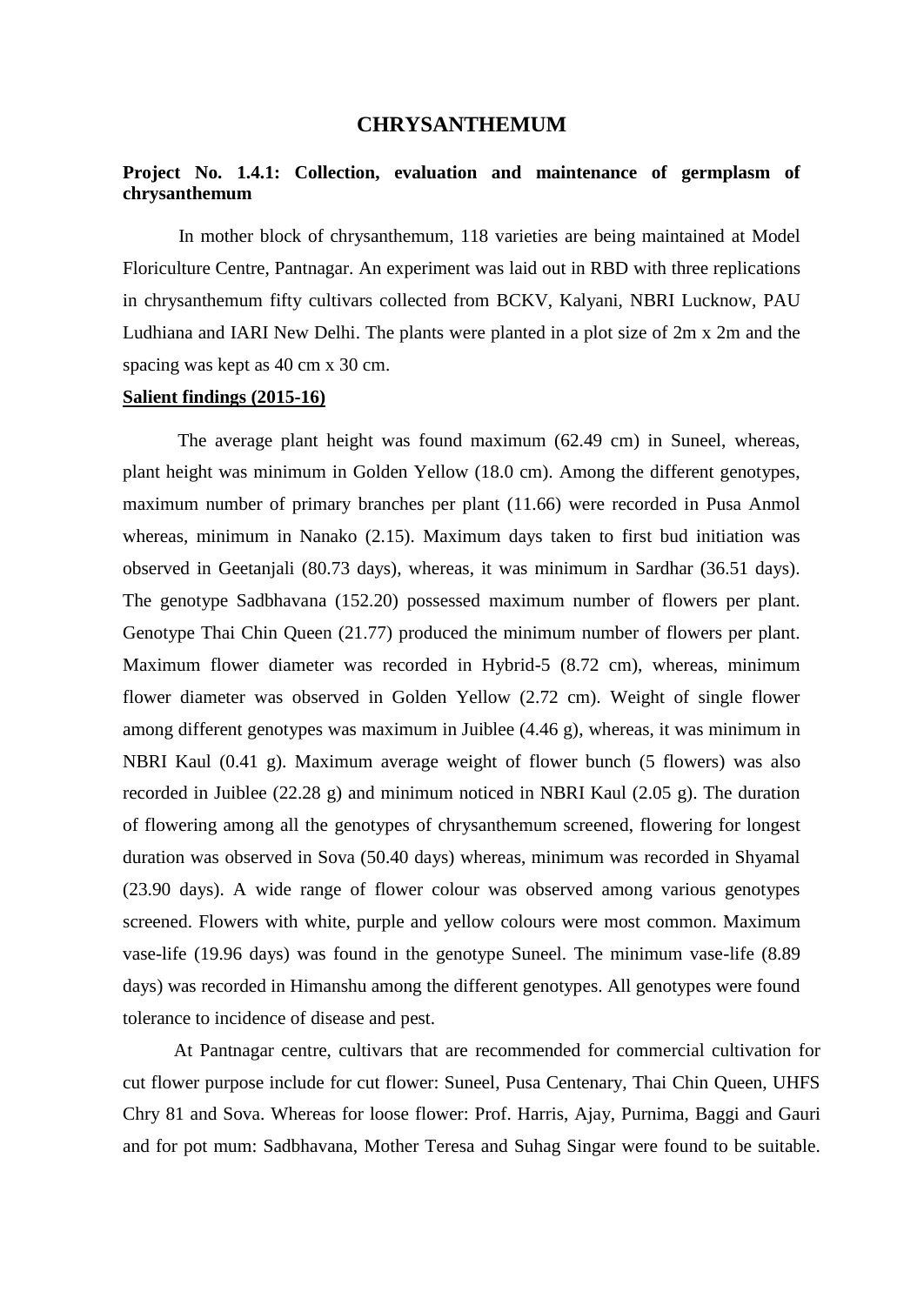| S. No. | <b>Genotypes</b> | <b>Plant</b><br>height<br>(cm) | Number of<br>primary<br>branches per<br>plant | Days taken<br>to first bud<br>initiation | Number of<br>flowers per<br>plant | <b>Flower</b><br>diameter<br>(cm) | Weight of<br>single<br>flower $(g)$ | Average<br>weight of<br>flower bunch<br>$(5$ flowers $)$ $(g)$ | <b>Flowering</b><br>duration<br>(days) | <b>Vase-life</b><br>of flower<br>(days) | Colour group  | Code            | <b>Incidence to</b><br>disease &<br>pest |
|--------|------------------|--------------------------------|-----------------------------------------------|------------------------------------------|-----------------------------------|-----------------------------------|-------------------------------------|----------------------------------------------------------------|----------------------------------------|-----------------------------------------|---------------|-----------------|------------------------------------------|
| 1.     | Hybrid-1         | 39.53                          | 4.40                                          | 37.85                                    | 32.39                             | 4.96                              | 2.44                                | 12.22                                                          | 35.9                                   | 11.88                                   | Purple        | 78 <sub>b</sub> | Tolerance                                |
| 2.     | Hybrid-2         | 49.65                          | 4.10                                          | 36.93                                    | 46.36                             | 6.20                              | 2.47                                | 12.33                                                          | 39.7                                   | 11.36                                   | Yellow        | 3a              | Tolerance                                |
| 3.     | Hybrid-3         | 46.31                          | 4.55                                          | 37.89                                    | 30.74                             | 6.08                              | 1.61                                | 8.03                                                           | 36.9                                   | 9.62                                    | Greyed Purple | 187c            | Tolerance                                |
| 4.     | Hybrid-4         | 40.65                          | 3.80                                          | 50.86                                    | 57.02                             | 6.53                              | 1.47                                | 7.37                                                           | 39.3                                   | 11.47                                   | Purple        | 74 <sub>b</sub> | Tolerance                                |
| 5.     | Hybrid-5         | 57.43                          | 4.13                                          | 48.11                                    | 31.84                             | 8.72                              | 1.36                                | 6.82                                                           | 34.9                                   | 11.25                                   | Red purple    | 64a             | Tolerance                                |
| 6.     | Hybrid-6         | 52.87                          | 4.52                                          | 43.74                                    | 32.78                             | 5.75                              | 1.45                                | 7.26                                                           | 31.5                                   | 11.51                                   | Greyed Purple | 181a            | Tolerance                                |
| 7.     | $E-85$           | 49.54                          | 6.63                                          | 43.40                                    | 50.51                             | 5.46                              | 2.19                                | 10.95                                                          | 32.1                                   | 12.66                                   | Yellow        | 14a             | Tolerance                                |
| 8.     | $E-82$           | 58.41                          | 6.49                                          | 41.84                                    | 73.43                             | 5.19                              | 2.81                                | 14.07                                                          | 29.8                                   | 14.81                                   | Purple        | N78d            | Tolerance                                |
| 9.     | $E-87$           | 46.48                          | 6.35                                          | 44.04                                    | 74.47                             | 4.58                              | 2.96                                | 14.78                                                          | 30.5                                   | 14.40                                   | Orange red    | N34b            | Tolerance                                |
| 10.    | Lilith           | 32.71                          | 6.32                                          | 69.80                                    | 68.31                             | 4.56                              | 2.17                                | 10.83                                                          | 42.6                                   | 13.78                                   | White         | 151d            | Tolerance                                |
| 11.    | Maghi            | 57.04                          | 10.18                                         | 41.86                                    | 34.66                             | 4.40                              | 2.73                                | 13.67                                                          | 35.7                                   | 15.34                                   | Yellow        | 11d             | Tolerance                                |
| 12.    | Jayanti          | 36.84                          | 7.28                                          | 54.63                                    | 63.26                             | 4.23                              | 3.59                                | 17.96                                                          | 30.7                                   | 17.13                                   | Yellow        | 6 <sub>b</sub>  | Tolerance                                |
| 13.    | Neelima          | 49.53                          | 8.92                                          | 73.98                                    | 145.92                            | 5.31                              | 2.60                                | 13.02                                                          | 46.2                                   | 16.60                                   | Purple        | 71d             | Tolerance                                |
| 14.    | $A-62$           | 31.67                          | 5.74                                          | 52.08                                    | 112.82                            | 4.27                              | 1.44                                | 7.22                                                           | 37.8                                   | 17.60                                   | Purple        | N78c            | Tolerance                                |
| 15.    | Pooja            | 55.21                          | 6.89                                          | 54.84                                    | 84.14                             | 5.98                              | 2.22                                | 11.10                                                          | 34.8                                   | 17.86                                   | Purple violet | N66c            | Tolerance                                |
| 16.    | Lal Pari         | 49.78                          | 5.35                                          | 54.27                                    | 72.32                             | 5.84                              | 1.28                                | 6.42                                                           | 29.6                                   | 17.95                                   | Orange red    | N34d            | Tolerance                                |
| 17.    | Shyamal          | 53.76                          | 6.45                                          | 53.57                                    | 141.20                            | 5.99                              | 2.46                                | 12.30                                                          | 23.9                                   | 18.93                                   | Yellow        | 17a             | Tolerance                                |
| 18.    | Ajay             | 24.04                          | 7.04                                          | 56.70                                    | 127.43                            | 4.12                              | 1.52                                | 7.58                                                           | 33.7                                   | 17.59                                   | Yellow        | 14a             | Tolerance                                |
| 19.    | Himanshu         | 28.56                          | 5.47                                          | 43.99                                    | 139.42                            | 7.92                              | 2.12                                | 10.58                                                          | 31.9                                   | 8.89                                    | White         | 155a            | Tolerance                                |
| 20.    | Jubilee          | 44.12                          | 3.92                                          | 49.54                                    | 47.59                             | 3.30                              | 4.46                                | 22.28                                                          | 36.8                                   | 17.84                                   | White         | 157d            | Tolerance                                |
| 21.    | Sardhar          | 33.48                          | 5.50                                          | 36.51                                    | 60.67                             | 5.08                              | 3.00                                | 14.98                                                          | 29.1                                   | 16.50                                   | Purple        | 76d             | Tolerance                                |
| 22.    | Basanti          | 44.87                          | 5.65                                          | 69.17                                    | 113.02                            | 3.94                              | 2.92                                | 14.58                                                          | 33.9                                   | 19.92                                   | Yellow        | 6 <sub>b</sub>  | Tolerance                                |
| 23.    | Chitraksha       | 47.56                          | 5.58                                          | 45.29                                    | 75.33                             | 5.89                              | 1.54                                | 7.69                                                           | 29.9                                   | 19.24                                   | Red purple    | 61a             | Tolerance                                |
| 24.    | Sadbhavana       | 27.63                          | 5.24                                          | 64.99                                    | 152.20                            | 4.19                              | 0.98                                | 4.91                                                           | 33.6                                   | 19.20                                   | Red orange    | 60a             | Tolerance                                |
| 25.    | Punjab Anuradha  | 30.58                          | 6.03                                          | 59.22                                    | 93.24                             | 4.89                              | 1.48                                | 7.40                                                           | 29.8                                   | 18.98                                   | Yellow        | 18c             | Tolerance                                |

**Table 1: Collection, evaluation and maintenance of germplasm of chrysanthemum at Pantnagar Centre (2015-16)**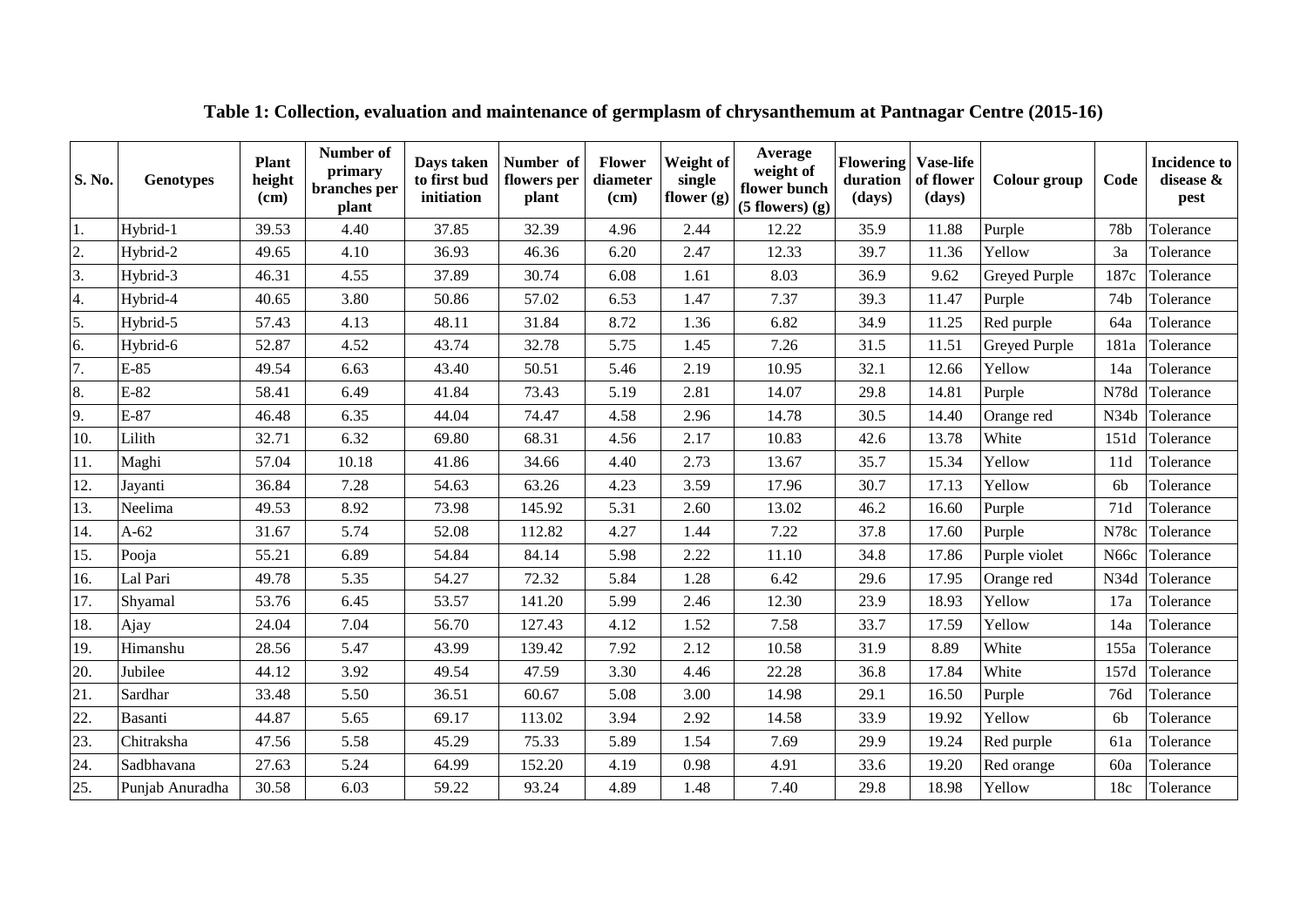| $\overline{26}$ . | No Pinch                | 35.03 | 7.05  | 45.32 | 34.92  | 5.14 | 1.80 | 8.98  | 26.6 | 16.35 | White                 | 154a              | Tolerance |
|-------------------|-------------------------|-------|-------|-------|--------|------|------|-------|------|-------|-----------------------|-------------------|-----------|
| 27.               | Aliva                   | 29.42 | 4.39  | 40.69 | 27.81  | 4.99 | 1.34 | 6.69  | 30.7 | 17.25 | Greyed red            | 181a              | Tolerance |
| 28.               | Sova                    | 57.63 | 4.67  | 37.14 | 54.91  | 6.98 | 1.29 | 6.44  | 50.4 | 14.89 | White                 | 155a              | Tolerance |
| 29.               | Sabita                  | 53.89 | 6.79  | 42.49 | 67.92  | 4.98 | 3.15 | 15.73 | 49.0 | 9.16  | Golden Yellow         | N21a              | Tolerance |
| 30.               | Baggi                   | 50.43 | 7.17  | 70.87 | 103.62 | 5.01 | 0.48 | 2.42  | 25.6 | 17.06 | White                 | 155d              | Tolerance |
| 31.               | Geetanjali              | 28.35 | 7.66  | 80.73 | 94.74  | 4.13 | 3.15 | 15.73 | 49.8 | 16.86 | Yellow                | N14b              | Tolerance |
| 32.               | Dolly Orange            | 41.95 | 6.64  | 62.13 | 89.24  | 3.00 | 1.02 | 5.08  | 39.6 | 19.11 | Orange red            | N <sub>34</sub> a | Tolerance |
| 33.               | <b>Bravo</b>            | 47.01 | 4.43  | 52.76 | 150.39 | 4.95 | 2.13 | 10.67 | 29.6 | 16.32 | Purple Red            | 183a              | Tolerance |
| 34.               | Jaya                    | 40.48 | 3.34  | 52.69 | 80.53  | 5.96 | 2.92 | 14.58 | 34.1 | 19.66 | Maroon Red            | 60a               | Tolerance |
| 35.               | Flirt                   | 41.28 | 5.12  | 45.55 | 81.55  | 6.94 | 3.28 | 16.39 | 40.2 | 13.33 | Maroon Red            | 71c               | Tolerance |
| 36.               | Gauri                   | 40.47 | 9.32  | 43.84 | 137.79 | 3.94 | 3.00 | 14.98 | 38.8 | 19.72 | White                 | 155d              | Tolerance |
| 37.               | Sadvin Yellow           | 29.00 | 9.99  | 48.82 | 79.34  | 6.93 | 1.14 | 5.68  | 34.6 | 13.89 | Yellow                | N13d              | Tolerance |
| 38.               | Suneel                  | 62.49 | 5.24  | 39.74 | 48.45  | 5.02 | 4.17 | 20.83 | 42.9 | 19.96 | Purple                | N78a              | Tolerance |
| 39.               | Golden Yellow           | 18.00 | 5.62  | 37.72 | 37.55  | 2.72 | 0.87 | 4.37  | 35.8 | 18.05 | Yellow                | 16a               | Tolerance |
| 40.               | Nanako                  | 34.89 | 2.15  | 64.12 | 45.14  | 3.21 | 3.77 | 18.83 | 33.0 | 16.02 | Yellow                | 14 <sub>b</sub>   | Tolerance |
| 41.               | <b>Ratlam Selection</b> | 52.91 | 6.78  | 59.81 | 120.21 | 4.96 | 1.62 | 8.10  | 29.1 | 18.06 | Creamish White        | 157d              | Tolerance |
| 42.               | Arka Ravi               | 41.01 | 5.73  | 60.69 | 43.17  | 4.26 | 2.51 | 12.57 | 41.3 | 14.88 | Maroon Red            | 67d               | Tolerance |
| 43.               | Pusa Anmol              | 32.81 | 11.66 | 38.79 | 48.69  | 5.05 | 1.13 | 5.66  | 28.6 | 13.12 | Yellow                | 6b                | Tolerance |
| 44.               | <b>NBRI Kaul</b>        | 31.76 | 5.26  | 41.48 | 45.88  | 6.04 | 0.41 | 2.05  | 29.5 | 9.68  | <b>Whitish Purple</b> | 76c               | Tolerance |
| 45.               | <b>Yellow Gold</b>      | 43.22 | 5.18  | 57.95 | 69.66  | 4.42 | 1.63 | 8.16  | 41.0 | 13.48 | Yellow                | 14d               | Tolerance |
| 46.               | Red Gold                | 43.03 | 5.89  | 54.32 | 115.87 | 4.79 | 1.97 | 9.87  | 40.6 | 17.78 | Purple Red            | 185c              | Tolerance |
| 47.               | $A-1$                   | 34.63 | 4.78  | 45.54 | 40.94  | 4.65 | 2.02 | 10.09 | 31.1 | 13.34 | Yellow                | 5 <sub>b</sub>    | Tolerance |
| 48.               | $A-2$                   | 33.00 | 6.65  | 50.36 | 22.33  | 5.19 | 2.14 | 10.70 | 32.4 | 13.77 | Purple                | N78c              | Tolerance |
| 49.               | Prof. Harris            | 54.20 | 8.86  | 73.55 | 61.93  | 3.97 | 1.13 | 5.67  | 45.4 | 11.11 | Yellow                | 158c              | Tolerance |
| 50.               | Thai Chin Queen         | 44.43 | 7.06  | 50.77 | 21.77  | 6.98 | 3.56 | 17.81 | 34.5 | 18.23 | Orange                | 4c                | Tolerance |
| S.Em±             |                         | 0.67  | 0.39  | 0.63  | 2.19   | 0.14 | 0.62 | 0.31  | 0.53 | 0.47  |                       |                   |           |
| C.D. at 5%        |                         | 1.89  | 1.11  | 1.78  | 6.15   | 0.38 | 0.17 | 0.87  | 1.47 | 1.33  |                       |                   |           |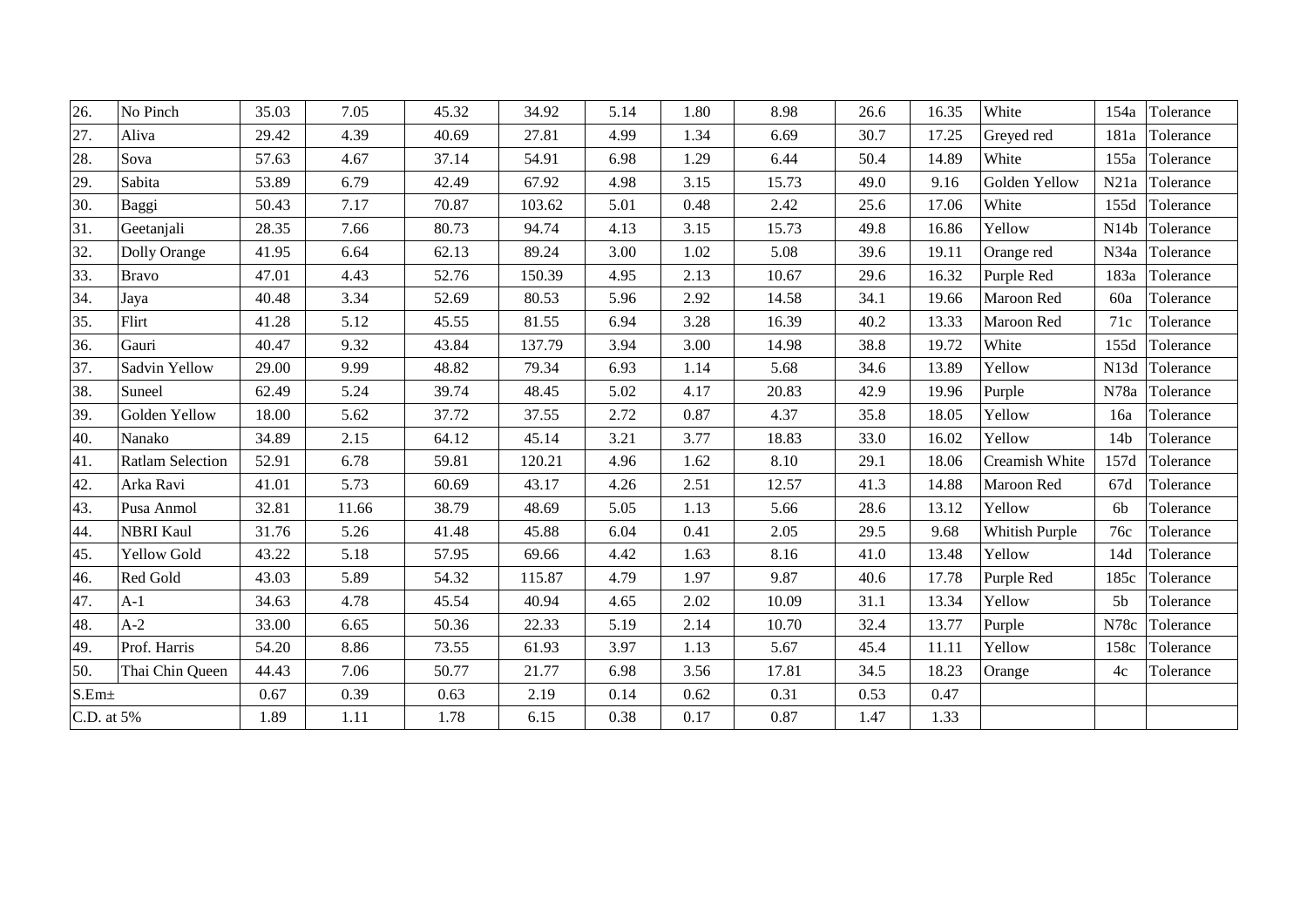

 **Fig. 1: Chrysanthemum Germplasm at GBPUA&T, Pantnagar**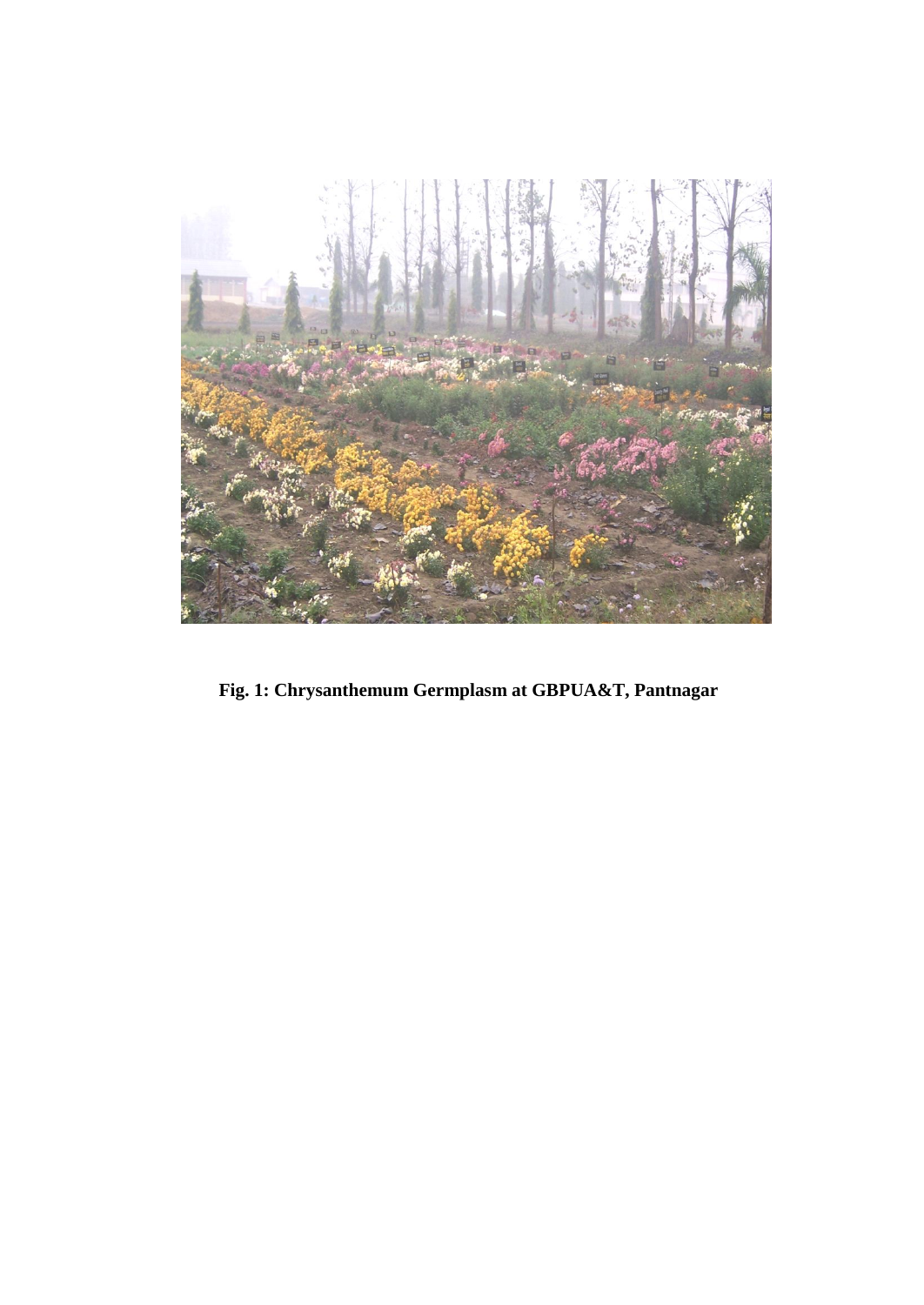#### **TUBEROSE**

#### **Project No. 1.7.1: Collection, evaluation and maintenance of tuberose germplasm.**

Under collection and maintenance of germplasm, the centre has a collection of 20 varieties of tuberose planted in the month of March, 2016. The varieties are:

**Single:** Shringar, Prajwal, Single, Hydrabad Single, Kalyani Single, Sikkim Selection, STR-505, GKTC-4, Arka Nirantara, Phule Rajani, Mexican Single, Bidhan Rajani H-1 and Bidhan Rajani H-2.

**Double:** Swarna Rekha, Suvasini, Double, Hyderabad Double, Vaibhav, Calcutta Double, Pearl.

The previous year's data indicate that the varieties Shringar, Prajwal, Arka Nirantara (Single), Suvasini and Vaibhav are promising for flower production on tarai region of Uttarakhand.



**Fig. 2: Collection and evaluation of tuberose germplasm**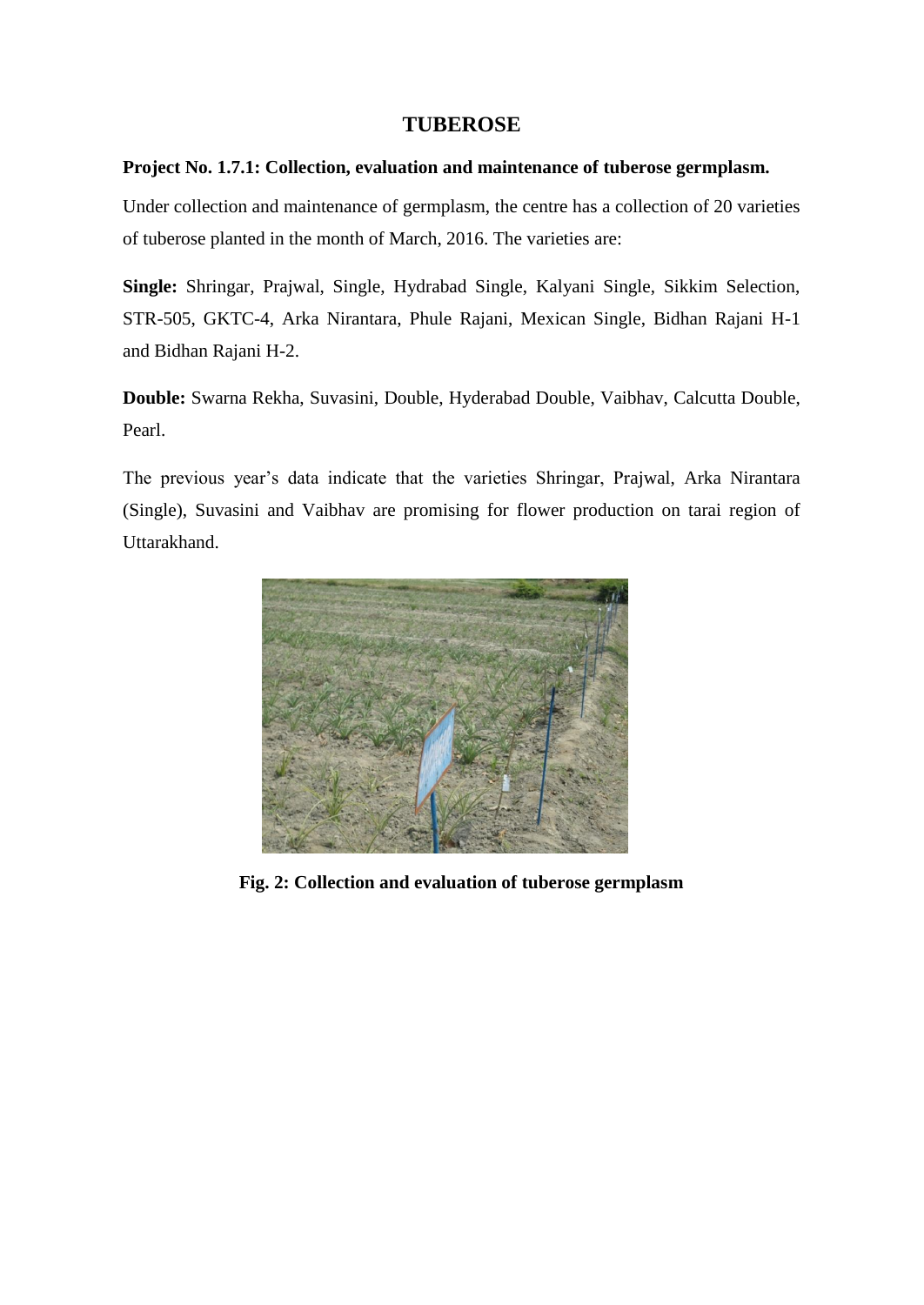**CROP IMPROVEMENT**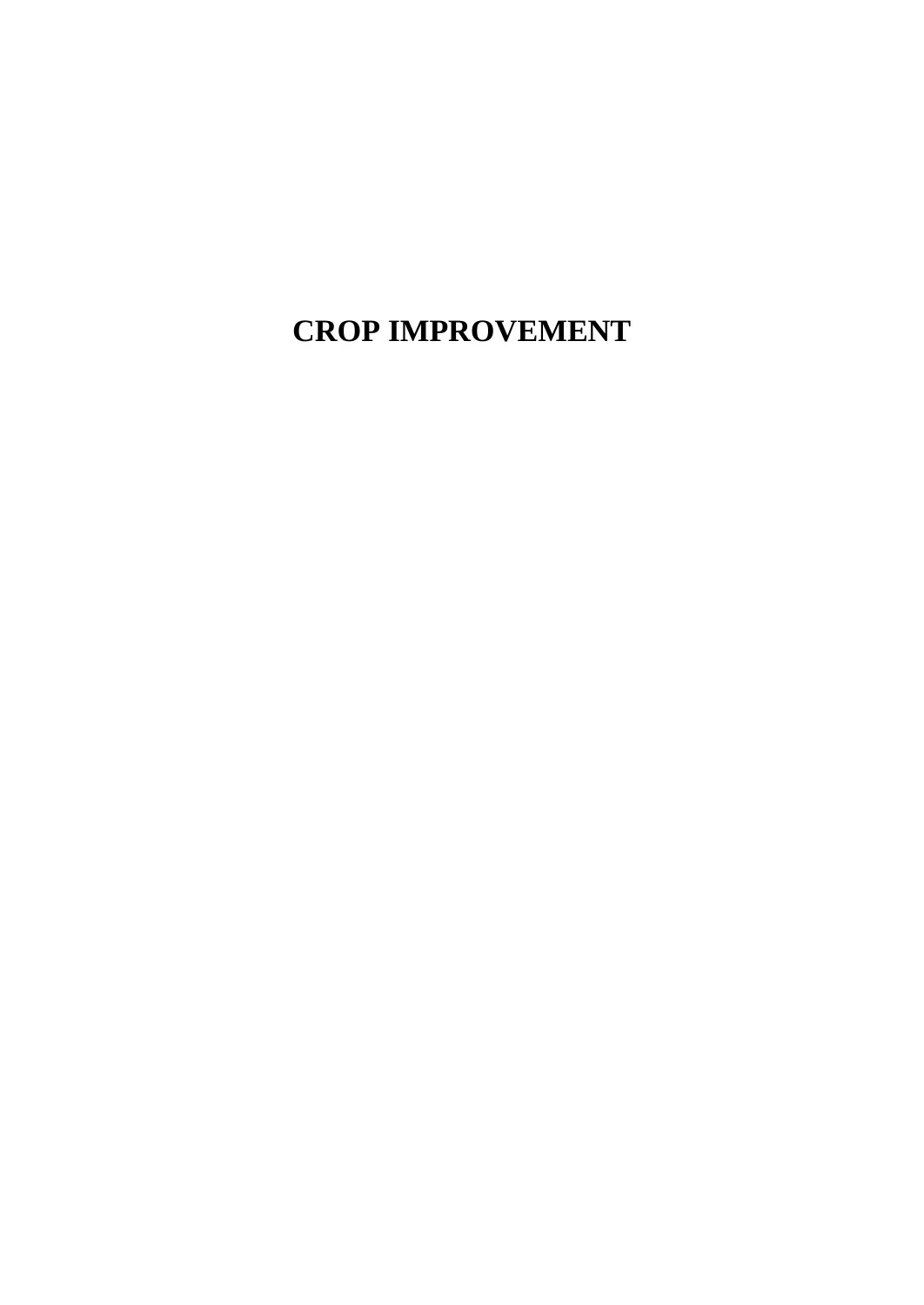#### **Project No. 2.2.1: Testing of new genotypes of chrysanthemum**

An experiment was laid out in RBD with three replications in chrysanthemum cvs. HCC-1, HCC-2 supplied by Andhra Pradesh Horticultural University, Rajendranagar, Hyderabad: The plants were planted at a spacing of 40 cm x 30 cm. Cultivar Suneel was used as a check variety. **After one season evaluation, Variety HCC-1 was found better than HCC-2 in yield and quality parameters.**

#### **Salient findings (2015-16)**

**I. Plant height at 1st flower bud appearance (cm):** Average plant height of 31.55 cm in HCC-1 and 30.22 cm in HCC-2 was recorded.

**II. Days taken to first bud initiation:** Genotype HCC-1 initiated first bud appearance in just 52.88 days as compare to HCC-2 which took 63.77 days for first bud appearance.

**III. Number of days taken for flower bud opening:** Genotype HCC-1 initiated first bud opening in just 74.77 days as compared to HCC-2 which took 85.88 days for first bud opening.

**IV. Flower diameter (cm):** Maximum average flower diameter of 4.16 cm was found in HCC-2 and smaller flowers of average size 2.11cm were seen in HCC-1.

**V. Number of flowers per plant:** Appreciable number of flowers per plant of 45.44 in HCC-1 and 43.66 in HCC-2 were found in both the genotypes under testing.

**VI. Weight of single flower (g):** Flowers of lesser weight i.e. 2.01 g in HCC-2 and 0.50 g in HCC-1 were produced in both the genotypes.

**VII. Duration of flowering (days):** Flowering duration was almost similar for both the genotypes and it was found to be 75.55 days in HCC-1 and 75.99 days in HCC-2.

**VIII. Shelf life (days):** Flowers of genotype HCC-1 exhibited remarkable shelf life of almost two weeks (12.33 days). However shelf life of HCC-2 flowers was only of 8.66 days.

**IX.** Incidence/ tolerance to insects & diseases: No serious insect-pests and diseases attack was observed in the genotypes and there was a general tolerance of the varieties towards pests and diseases.

**X. Flower colour:** Flowers of genotype HCC-1 were yellow in colour whereas HCC-2 had dark pink flowers.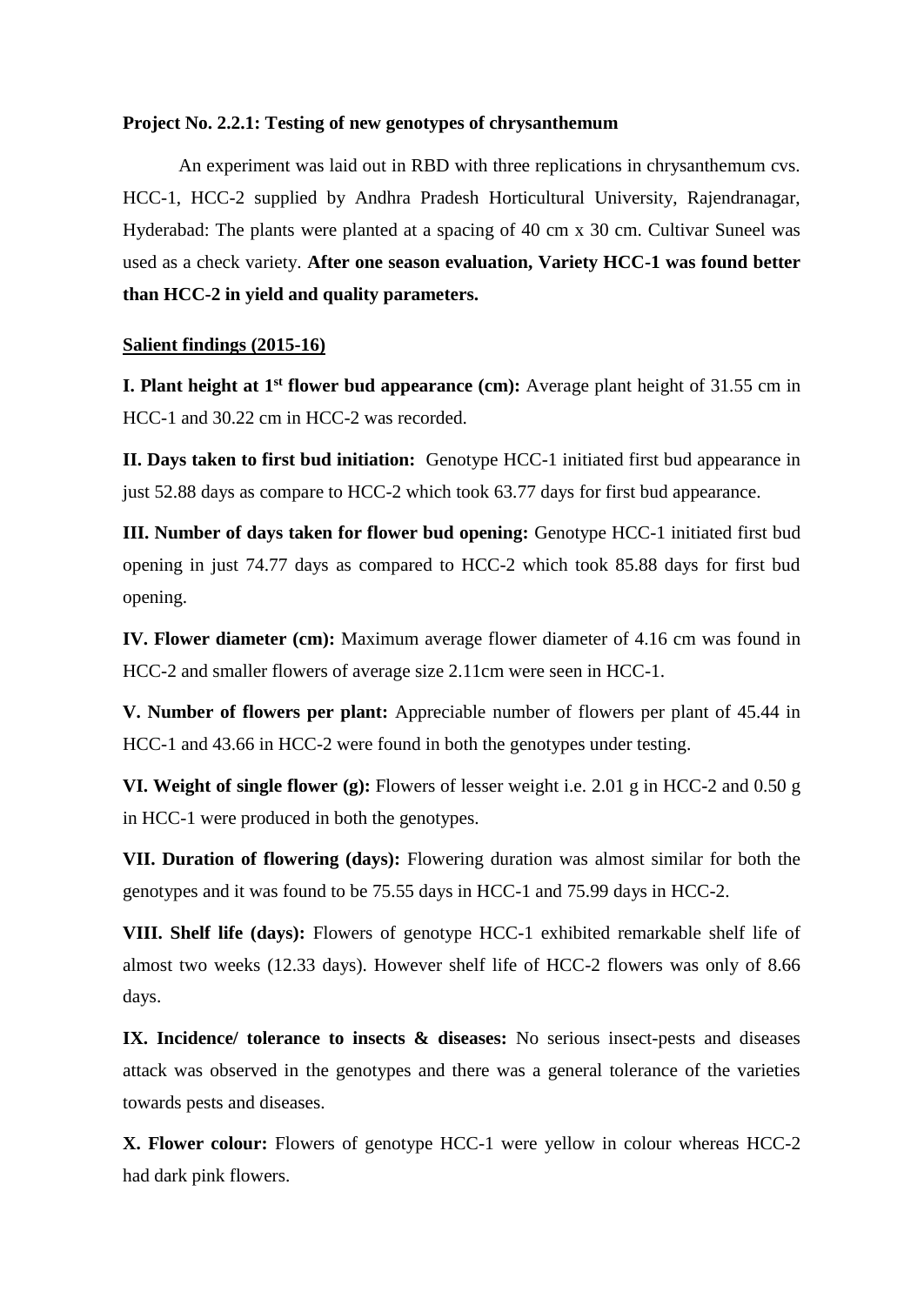|             | <b>Plant height</b><br>$(cm)$ | <b>Flower</b><br>diameter<br>$(cm)$ | <b>Number of</b><br>flowers/plant | Weight of<br>single<br>flower $(g)$ | <b>Flower bud</b><br>appearance<br>(days) | <b>Flower</b><br>bud<br>opening<br>(days) | <b>Duration of</b><br><b>Flowering</b><br>(days) | <b>Shelf life</b><br>(day) | <b>Reaction</b><br>to insect<br>and<br>disease | <b>Flower</b><br>colour |
|-------------|-------------------------------|-------------------------------------|-----------------------------------|-------------------------------------|-------------------------------------------|-------------------------------------------|--------------------------------------------------|----------------------------|------------------------------------------------|-------------------------|
| $HCC-1$     | 31.55                         | 2.11                                | 45.44                             | 0.50                                | 52.88                                     | 74.77                                     | 75.55                                            | 12.33                      | Moderate<br>tolerance                          | Yellow                  |
| $HCC-2$     | 30.22                         | 4.16                                | 43.66                             | 2.01                                | 63.77                                     | 85.88                                     | 75.99                                            | 8.66                       | $-do-$                                         | Dark pink               |
| <b>Mean</b> | 30.88                         | 3.13                                | 44.55                             | 1.26                                | 58.33                                     | 80.32                                     | 75.77                                            | 10.5                       | $---$                                          | $---$                   |
| $SEm \pm$   | 2.59                          | 0.27                                | 4.26                              | 0.57                                | 0.2                                       | 1.71                                      | 1.38                                             | 0.84                       | $---$                                          | $---$                   |
| CD at $5%$  | 15.34                         | 1.62                                | 2.23                              | 0.34                                | 1.24                                      | 6.92                                      | 8.21                                             | 5.02                       | $---$                                          | $---$                   |
| $c$ v       | 14.54                         | 15.16                               | 16.58                             | 7.94                                | 0.62                                      | 2.52                                      | 3.17                                             | 14.01                      | $---$                                          | $---$                   |

# **Table 1: Testing of newly evolved genotypes of chrysanthemum at GBPUA&T, Pantnagar (2015-16)**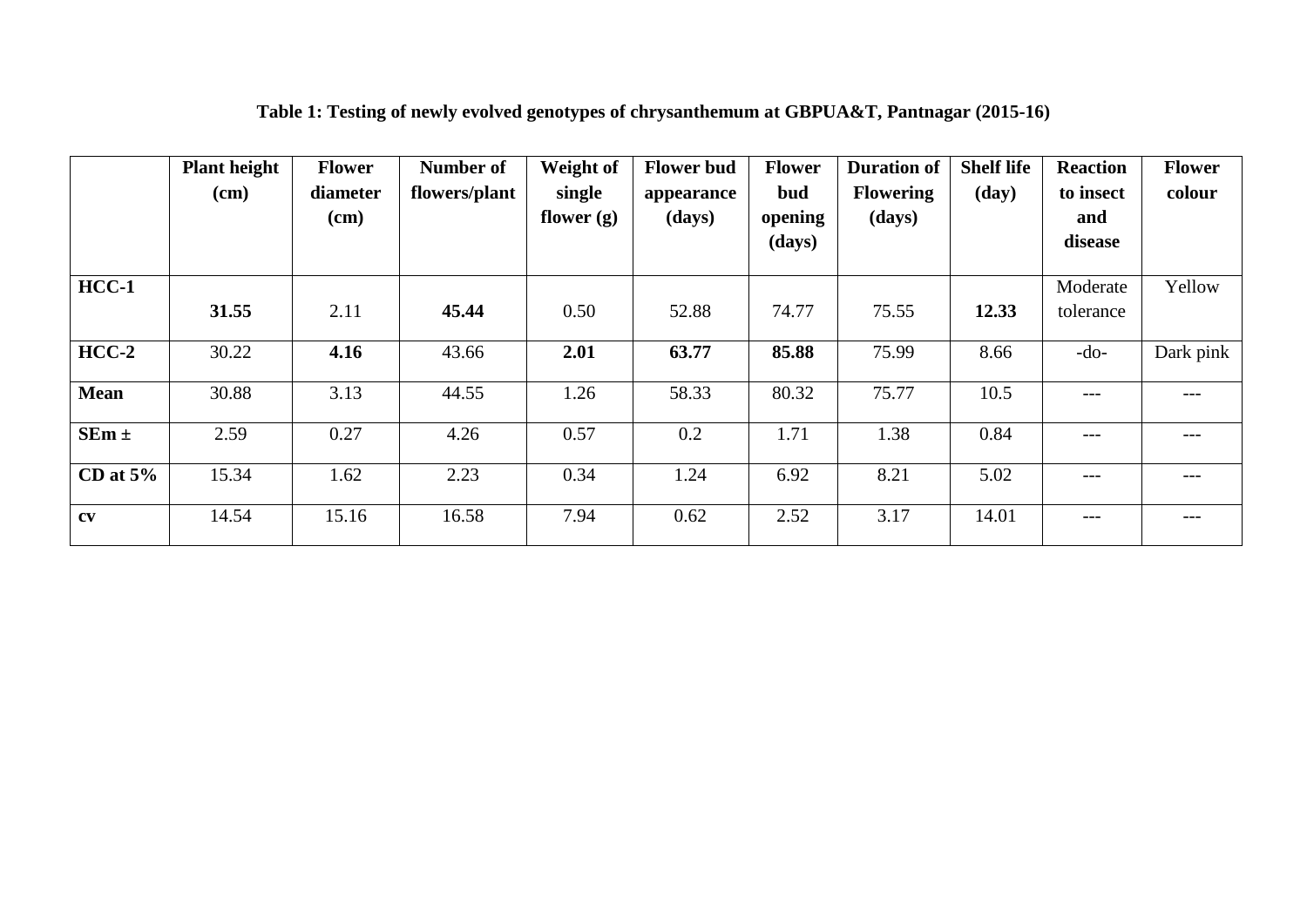### **Project No. 2.3.1: Testing of genotypes in tuberose**

Under testing trial, tuberose varieties Bidhan Rajani H-1 and Bidhan Rajani H-2 were procured from BCKV Kalyani and have been planted with check varieties on March 04, 2016.



 **Fig. 3: Testing of new genotypes of tuberose**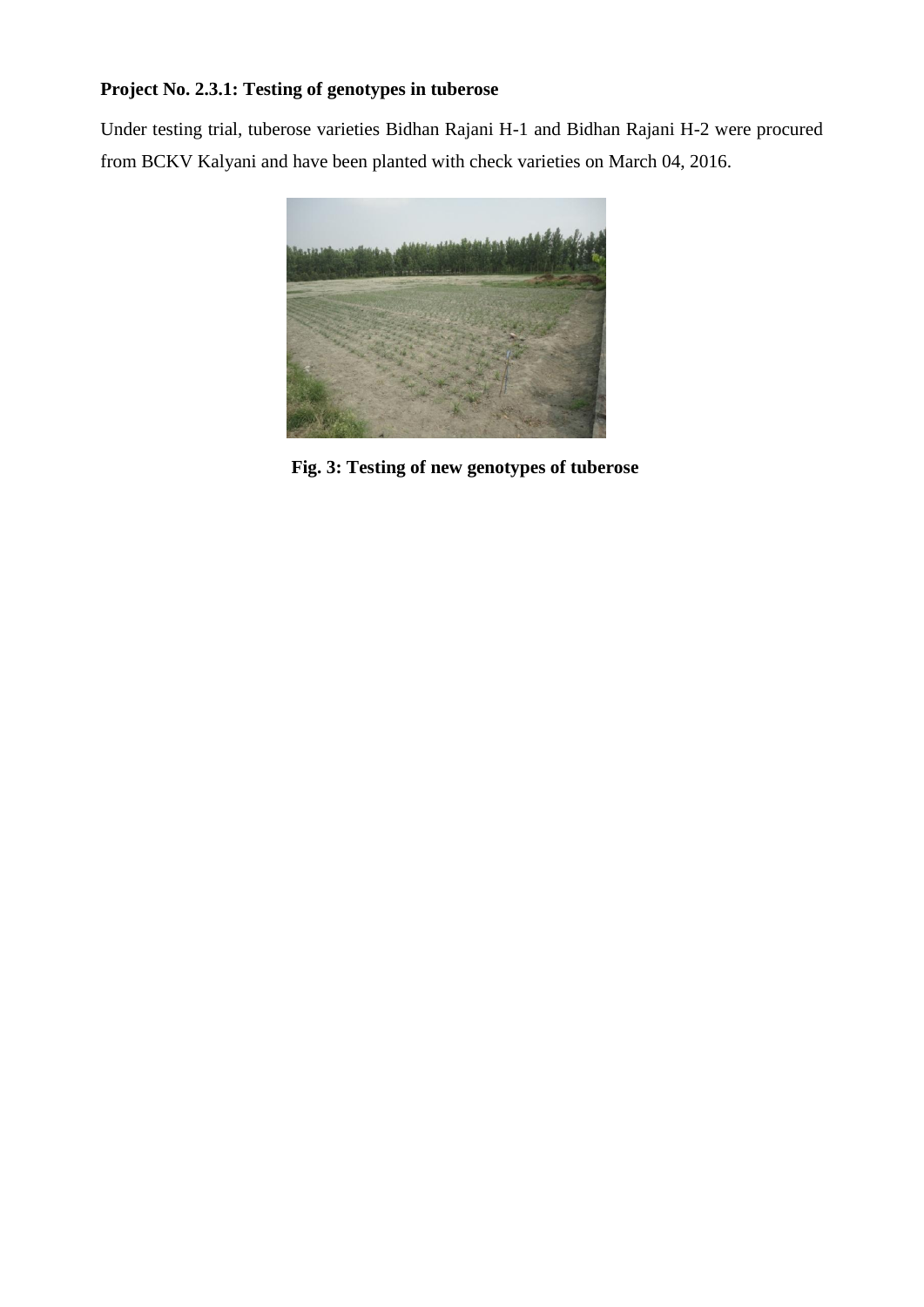**CROP MANAGEMENT**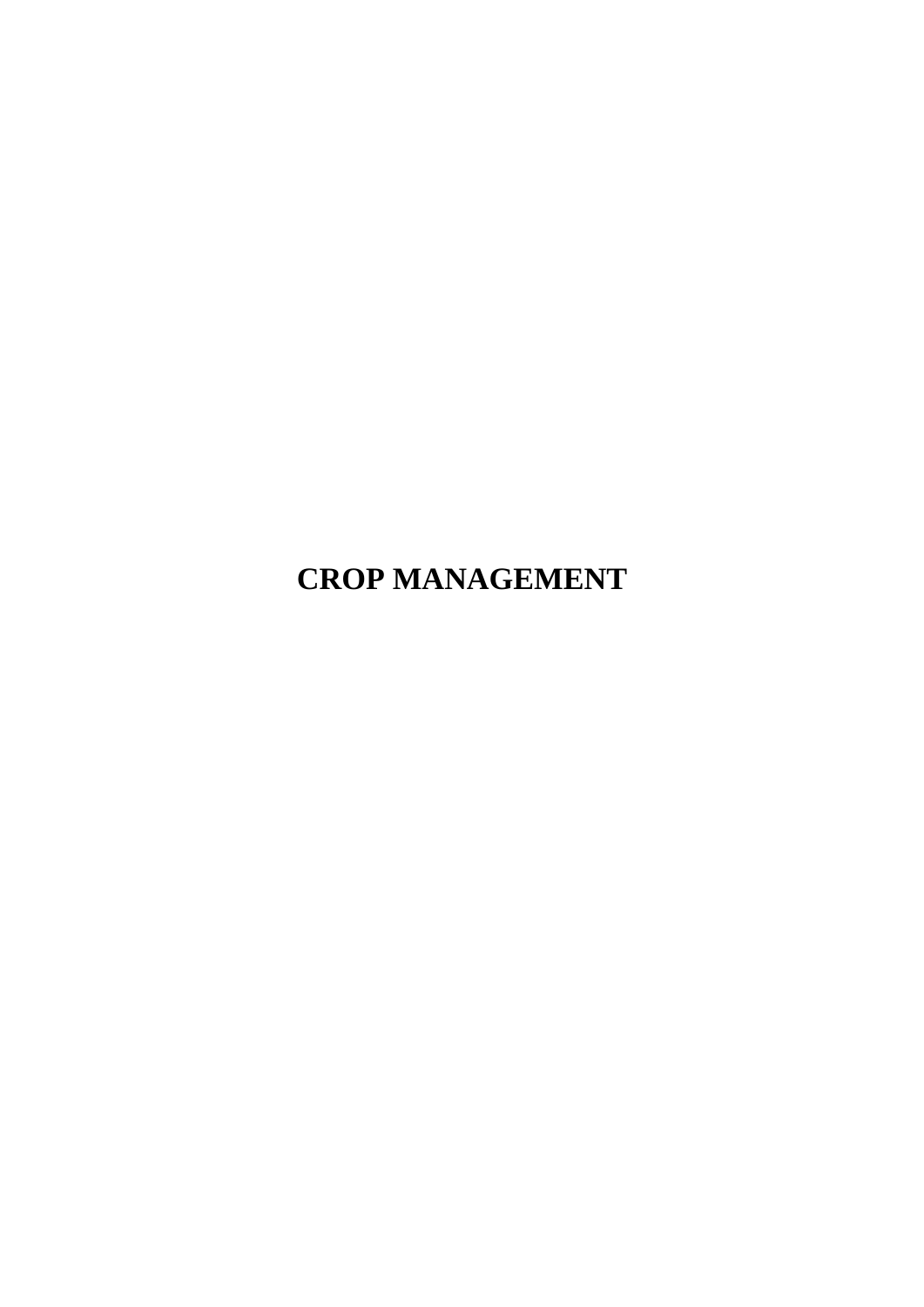### **Project No. 3.2.1: Drip irrigation and fertigation studies in tuberose**

Under crop management studies in tuberose, drip irrigation and fertigation studies on variety Prajwal with seven different treatments as per the technical programme have been laid out in March 10, 2016.



 **Fig. 4: Drip irrigation and fertigation installed in tuberose**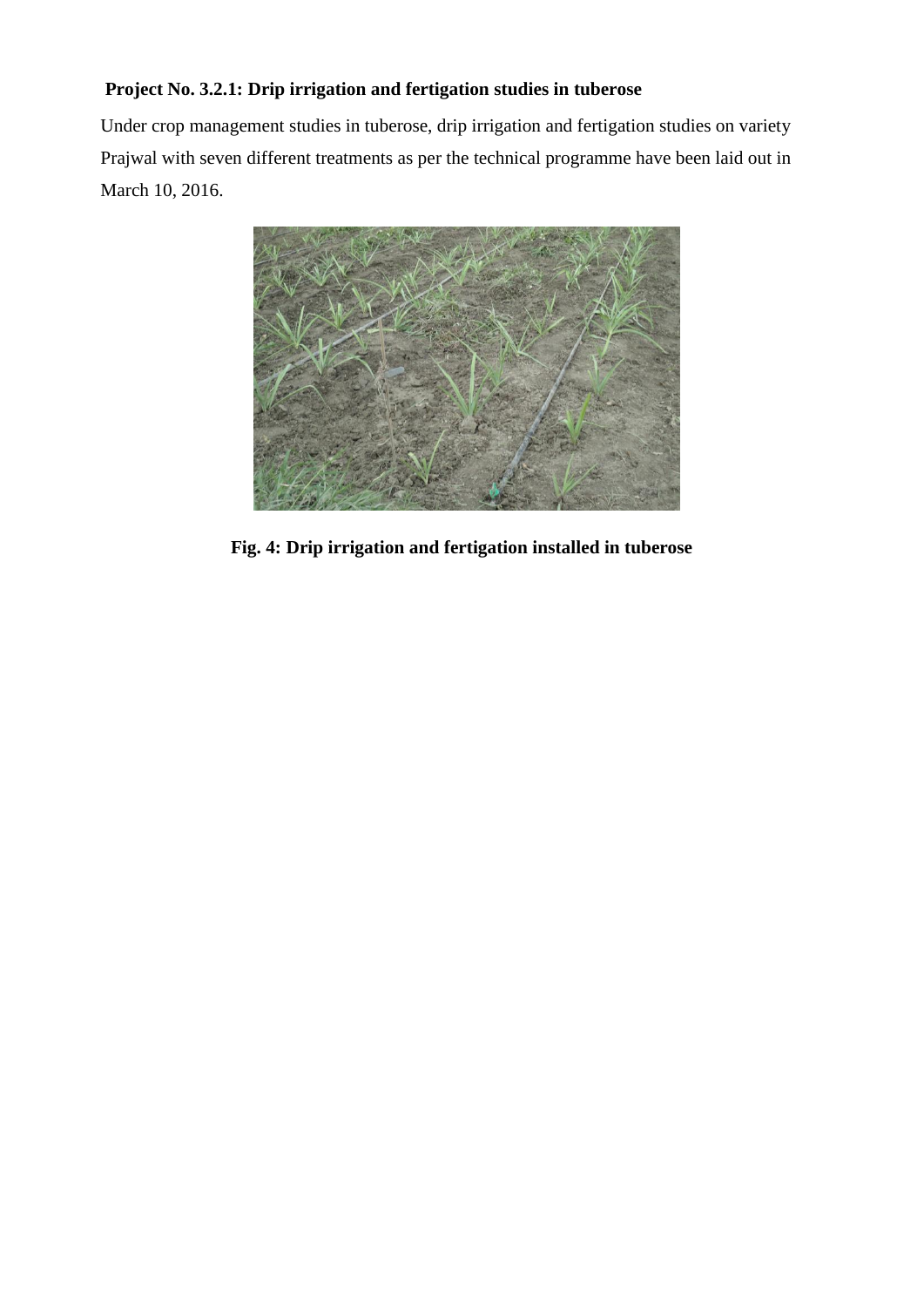#### **RESEARCH PUBLICATIONS**

#### **Research Papers published**

- 1. Kapoor, M., **Ajit Kumar** and Lal, S. 2015. Induction of genetic variability through gamma irradiation in mini marguerite (*Chrysanthemum paludosum* Poir.) and their RAPD-based genetic relationship. *Indian J*. *Horticulture*, **72** (1): 77-83.
- 2. Trivedi, H. and **Ajit Kumar,** 2015. Response of bio-enhancers on growth and flowering in rose (*Rosa hybrida*) cv. Grand Gala. *International Journal of Basic and Applied Agricultural Research*, **13**(1): 31-37.
- 3. Pal, S., **Ajit Kumar,** Singh, N. and Ram, H. 2015. Probit analysis of lethal dose (LD50) of gamma rays in different cultivars of dahlia (*Dahlia variabilis* DESF.). *Progressive Research* – *An International Journal*, Vol 10 (Special -IV): 2314- 2316.
- 4. Bhatt, Baijanti, Satish Chand and **Srivastava, R**. 2015. *In vitro* multiplication of tuberose (*Polianthes tuberose L.*) cv. Shringar. *Int J. Basic and Applied Agric Res*., **13**(1): 22-26.
- 5. Ghosh, S. and **Rao, V.K.**, 2015. Effect of growth retardents on quality production of pot mums. *J*. *Hill Agriculture*, 6(1): 16-23.
- 6. Bajeli, J., Tripathi, S., **Ajit Kumar,** Tripathi, A. and Upadhyay, R.K. 2016. Organic manures a convincing source for quality production of Japanese mint (*Mentha arvensis* L.). *Industrial Crops and Products*. 83:603-606.
- 7. Bhatt, B., Satish C. and **Srivastava, R.** 2015. *In vitro* multiplication of tuberose (*Polianthes tuberosa L.*) cv. Shringar. *Int J. Basic and Applied Agric Res*.13(1): 22-26
- 8. Sharma, G. and **Srivastava, R**. 2015. Postharvest life of cut chrysanthemum cultivars in relation to chemicals, wrapping material and storage conditions. *Tropical Agricultural Research*, 26(1): 195-200.
- 9. Bhatt, B., Chand, S., **Srivastava, R.** 2015. *In vitro* [multiplication of tuberose](https://scholar.google.co.in/citations?view_op=view_citation&hl=en&user=IM0PSLIAAAAJ&cstart=20&citation_for_view=IM0PSLIAAAAJ:WA5NYHcadZ8C)  (*[Polianthes tuberosa](https://scholar.google.co.in/citations?view_op=view_citation&hl=en&user=IM0PSLIAAAAJ&cstart=20&citation_for_view=IM0PSLIAAAAJ:WA5NYHcadZ8C)* L.) cv. Shringar. *Int J. Basic and Applied Agric Res.* 13 (1), 22-26.
- 10. Kainthura, P. and **Srivastava, R.** 2015. Induction of genetic variability and isolation of mutants in tuberose (*Polianthes tuberosa* L.). *Tropical Agricultural Research*, 26 (4): 25-29.
- 11. Bhandari, N. S., **Srivastava, R.**, Kantiya, S.P. and Guru, S.K. 2016. Assessment of substrates for programmed lilium (*Lilium longiflorum* L.) production in container system. *Research on Crops, 17(03).*

#### **Papers presented in Seminar/Symposium/Workshop/Congress**

**1. Ajit Kumar,** Tewari, S. and Pal, S. 2015. Crop diversification through medicinal and aromatic plants under agroforestry system. *National Seminar on Holistic Development of Agroforestry: Potential and Policy Issues,* February, 13-14, 2015 organized by Agroforestry Research Centre, G.B. Pant University of Agriculture & Technology, Pantnagar, pp. 117-118.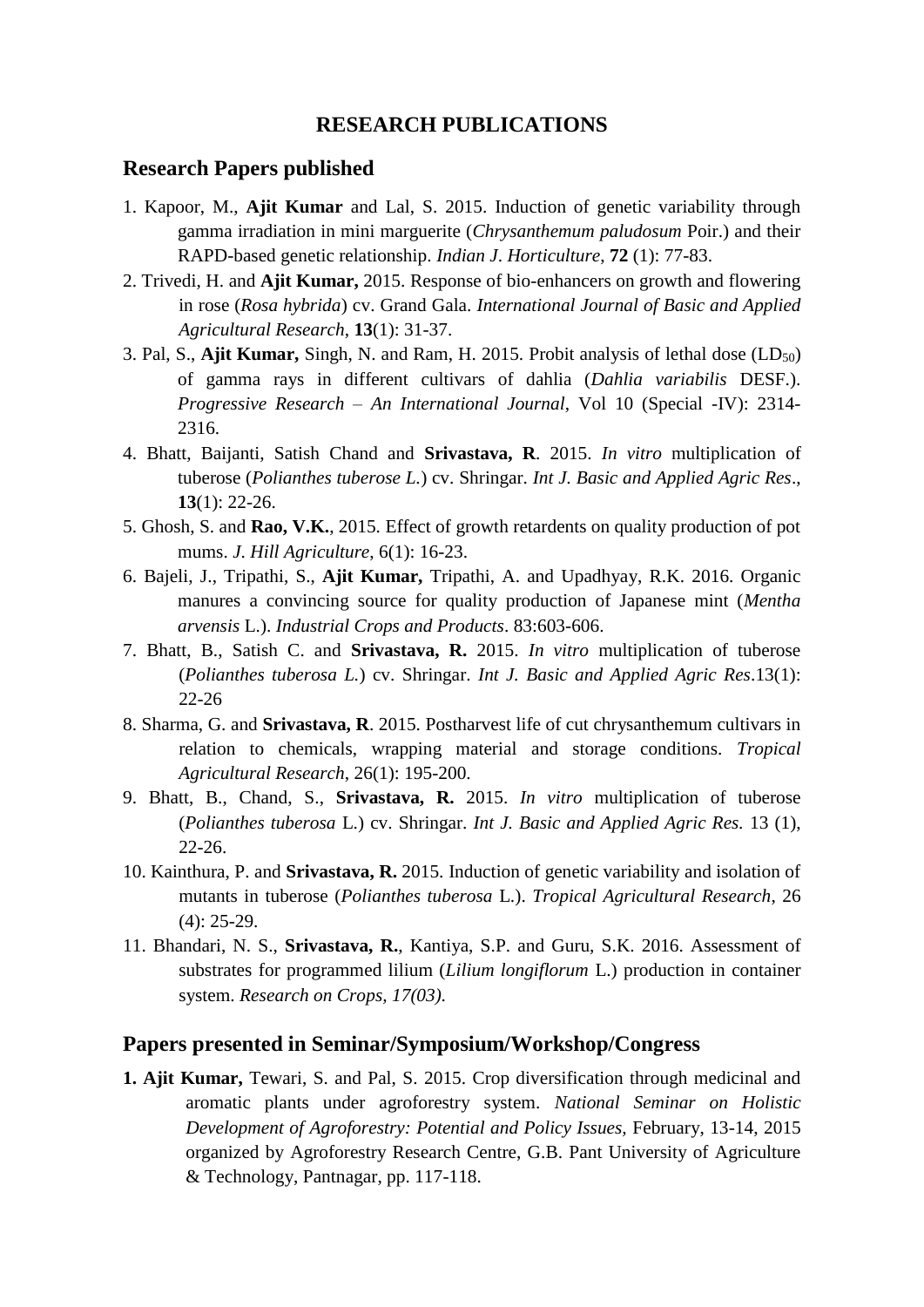- 2. Tripti, **Ajit Kumar** and Chaturvedi, P. 2015. Effect of different dosage of gamma radiation on germination percentage and morphological attributes in different varieties of *Tagetus patula*. Fifth International Conference on Plants and Environmental Pollution: ICPEP-5, 24-27 February, 2015 NBRI Lucknow. p. 157.
- **3. Srivastava, R. K.** 2015. Role of precision farming in quality production of gerbera and carnation. In: National Workshop cum Seminar on Precision Farming: A Boon for Flower Industry held on March 2-3, 2015 at GBPUA&T, Pantnagar.
- **4. Srivastava, R.**, Nautiyal, A., Chand, S., Ajit Kumar and Bhuj, B.D.. 2016. Effect of stages of harvesting and packaging materials on post harvest life of gladiolus variety White Prosperity. Proc Natl Conf on Hill Agriculture in Perspective held on Feb 26-28, 2016 at GBPUA&T, Pantnagar.
- **5. Srivastava, R.** 2016. Prospects and potentials of Floriculture in hills. Invited presentation in Natl Conf on Hill Agriculture in Perspective held on Feb 26-28, 2016 at GBPUA&T, Pantnagar.
- **6. Srivastava, R.,** Negi, N. Chand, S., Bhardwaj, S.B. and Bhuj, B.D. 2016. Validation of NPK application and variety on growth and flowering of offshoot generated Gerbera (*Gerbera jamesonii* Bolus ex. Hooker F.) under shadenet conditions. Proc Global Conference on Perspectives of Future Challenges of Agriclture held on May 28-31, 2016 at Jain Irrigations Systems Ltd. Jalgaon.
- **7. Srivastava, R.,** Messar, Y., Chand, S., and Sharma, R. 2016. Molecular Markers Assisted Substantiation of Hybrids of Different Intervarietal Crosses of Gladiolus {*Gladiolus grandiflorus* L.}. Proc Global Conference on Perspectives of Future Challenges of Agriclture held on May 28-31, 2016 at Jain Irrigations Systems Ltd. Jalgaon.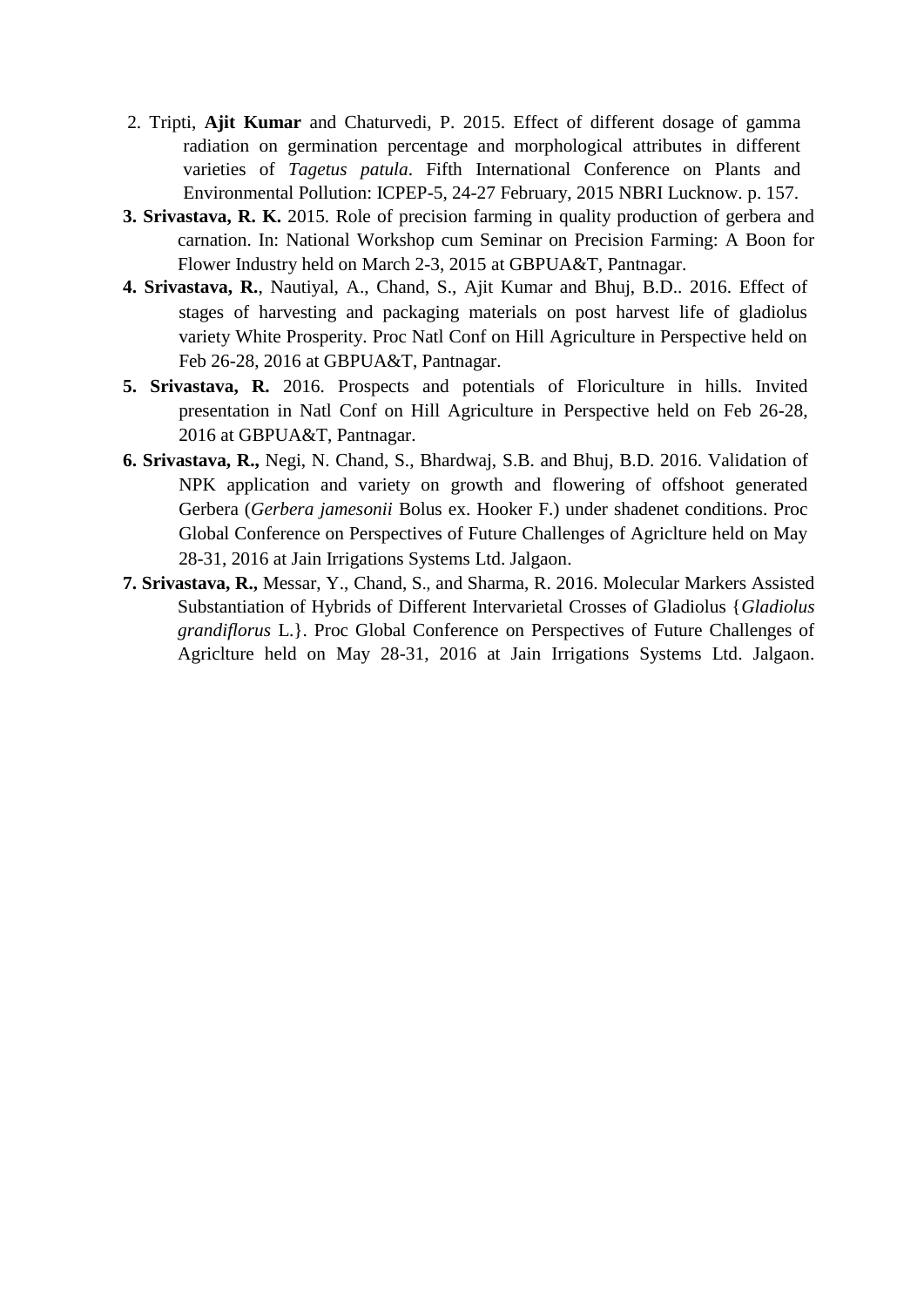# **Appendix I**

**Standard meteorological week's average weather data of 2015-16 at G.B. Pant University of Agriculture & Technology,**

|                | <b>Date</b> | Year |      | Temperature $(^0C)$ |      | <b>Relative Humidity</b><br>(%) | <b>Sun Shine Hrs.</b> | Wind<br><b>Velocity</b>  | <b>Rainfall</b> | Evap.          |  |
|----------------|-------------|------|------|---------------------|------|---------------------------------|-----------------------|--------------------------|-----------------|----------------|--|
| <b>Month</b>   |             |      | Max. | Min.                | Max. | Min.                            |                       | (km/hr.)                 | (mm)            | (mm)           |  |
| Jan            | $01 - 07$   | 2015 | 19.1 | 11.5                | 93   | 77                              | 2.8                   | 6                        | 21.8            | 1.4            |  |
| Jan            | $08 - 14$   | 2015 | 15.7 | 8.4                 | 95   | 75                              | $\overline{3}$        | 3.5                      | $\overline{0}$  | 0.8            |  |
| Jan            | $15 - 21$   | 2015 | 15.8 | 8.1                 | 95   | 71                              | 2.5                   | 3.4                      | $\overline{0}$  | 1.2            |  |
| Jan            | 22-28       | 2015 | 18.4 | 8.6                 | 95   | 75                              | 3.6                   | 4.8                      | 11              | 1.2            |  |
| Jan-Feb.       | 29-04       | 2015 | 18.4 | 8.1                 | 88   | 62                              | 4.7                   | 5.3                      | $\overline{0}$  | 1.5            |  |
| Feb            | $05 - 11$   | 2015 | 22.4 | 7.4                 | 94   | 54                              | 3.9                   | $\overline{\mathcal{L}}$ | $\overline{0}$  | 2.1            |  |
| Feb            | $12 - 18$   | 2015 | 23.2 | 9.7                 | 88   | 51                              | 3.9                   | 5.7                      | $\Omega$        | $\overline{2}$ |  |
| Feb            | 19-25       | 2015 | 27.1 | 13.4                | 90   | 55                              | 3.3                   | 5.5                      | 0.2             | 2.1            |  |
| <b>Feb-Mar</b> | $26 - 04$   | 2015 | 23.3 | 13                  | 92   | 61                              | 4.9                   | 5.9                      | 67.9            | 2.8            |  |
| Mar            | $05-11$     | 2015 | 25.2 | 10.2                | 89   | 45                              | 8.8                   | 5.8                      | $\overline{0}$  | 2.9            |  |
| Mar            | $12 - 18$   | 2015 | 26.9 | 12.7                | 90   | 51                              | 6.6                   | 5                        | 1.2             | 2.9            |  |
| Mar            | 19-25       | 2015 | 29.3 | 13.7                | 88   | 45                              | 9.5                   | 4.6                      | $\overline{0}$  | 3.5            |  |
| Mar-Apr        | $26-01$     | 2015 | 31.3 | 17.7                | 86   | 44                              | 7.7                   | 5.1                      | 26.2            | 4.2            |  |
| Apr            | $02-08$     | 2015 | 29.2 | 15.8                | 86   | 45                              | 6.4                   | 5                        | 18.9            | 4.3            |  |
| Apr            | $09-15$     | 2015 | 31.9 | 16.6                | 82   | 36                              | 8.3                   | 5.2                      | $\overline{0}$  | 4.9            |  |
| Apr            | $16-22$     | 2015 | 34.5 | 18.5                | 74   | 35                              | 8.2                   | 5.4                      | $\overline{0}$  | 6.1            |  |
| Apr            | 23-29       | 2015 | 34.1 | 19.2                | 65   | 34                              | 9.5                   | 8.6                      | 1.2             | 7.3            |  |
| <b>Apr-May</b> | $30 - 06$   | 2015 | 35.4 | 18.3                | 70   | 29                              | 10.4                  | 5.7                      | 18.4            | 7.4            |  |

### **Pantnagar 263 145 (Uttarakhand)**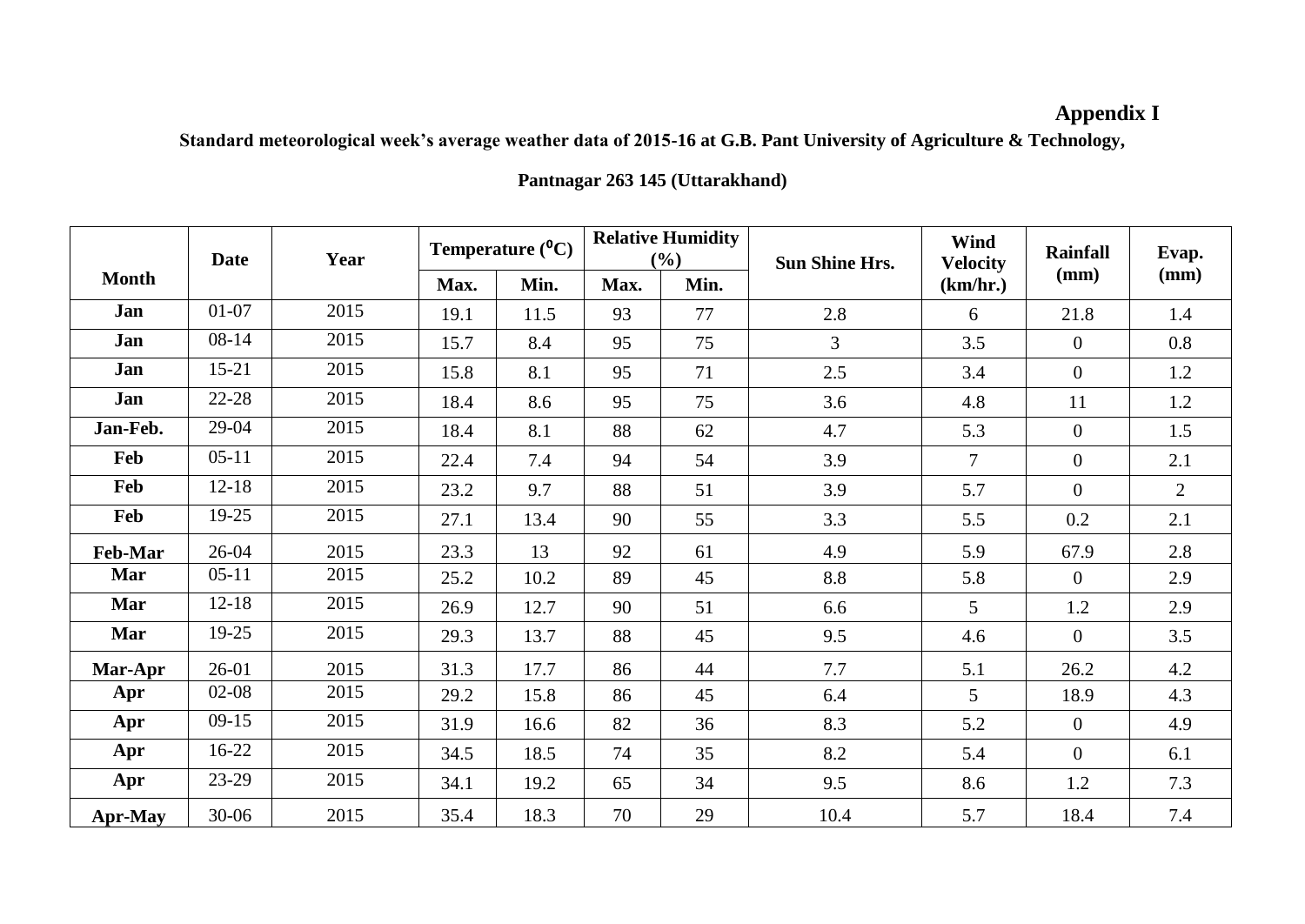| <b>May</b> | $07-13$   | 2015 | 37.9 | 24.5 | 69 | 39 | 8.7             | 6.7            | 9              | 7.5             |
|------------|-----------|------|------|------|----|----|-----------------|----------------|----------------|-----------------|
| <b>May</b> | $14 - 20$ | 2015 | 36.8 | 22.5 | 70 | 37 | 10.7            | 6.5            | 1.8            | 7.6             |
| <b>May</b> | $21 - 27$ | 2015 | 41.1 | 22.5 | 67 | 31 | 9.4             | 6.7            | 0.9            | 9.8             |
| May-Jun    | 28-03     | 2015 | 39.6 | 22.2 | 63 | 31 | 8.3             | 6.3            | $\overline{0}$ | 9.3             |
| Jun        | $04 - 10$ | 2015 | 40.9 | 24.5 | 62 | 30 | 9.7             | 7.8            | $\overline{0}$ | 10.6            |
| Jun        | $11 - 17$ | 2015 | 38   | 25.5 | 62 | 38 | 7.4             | 8.8            | 0.8            | 10.7            |
| Jun        | 18-24     | 2015 | 35.1 | 26.5 | 73 | 53 | 6.2             | 7.2            | 72.2           | 6.4             |
| Jun-Jul    | $25-01$   | 2015 | 32   | 23.8 | 90 | 76 | $5\overline{)}$ | 8.5            | 324.8          | 5.5             |
| Jul        | $02 - 08$ | 2015 | 32.4 | 25.7 | 87 | 72 | 3.1             | 6.7            | 100            | 3.6             |
| Jul        | $09-15$   | 2015 | 31.7 | 25.4 | 88 | 72 | 4.9             | $\overline{7}$ | 114.8          | 5.5             |
| Jul        | $16-22$   | 2015 | 32.7 | 26.1 | 84 | 72 | 4.2             | 5.8            | 89.8           | $\overline{4}$  |
| Jul        | 23-29     | 2015 | 33.6 | 25.9 | 83 | 63 | 8.5             | 7.5            | 6.4            | 5.7             |
| Jul-Aug    | $30 - 05$ | 2015 | 31.5 | 25.7 | 87 | 74 | $5\overline{)}$ | 5.3            | 79.8           | 4.3             |
| Aug        | $06-12$   | 2015 | 30.2 | 25.4 | 91 | 76 | 2.3             | 5.5            | 158.9          | 3.8             |
| Aug        | 13-19     | 2015 | 32.7 | 26.1 | 90 | 67 | 4.8             | 3.7            | 37.8           | 3.9             |
| Aug        | $20 - 26$ | 2015 | 32.4 | 24.9 | 89 | 69 | 5.2             | 6.5            | 39             | 3.8             |
| Aug-Sep    | 27-02     | 2015 | 33.4 | 25.4 | 92 | 65 | 6.7             | 5.6            | 24.4           | 4.7             |
| <b>Sep</b> | 03-09     | 2015 | 33.6 | 23.8 | 91 | 60 | 7.5             | 4.9            | $\overline{0}$ | $7\overline{ }$ |
| <b>Sep</b> | $10-16$   | 2015 | 34.1 | 25   | 87 | 61 | 8.4             | 3.1            | $\overline{0}$ | 4.7             |
| <b>Sep</b> | 17-23     | 2015 | 34   | 24.9 | 84 | 62 | 6.6             | 3.8            | 112            | 4.2             |
| <b>Sep</b> | $24 - 30$ | 2015 | 31.7 | 21.4 | 90 | 61 | 8.1             | 5              | $\overline{0}$ | $\overline{4}$  |
| Oct        | $01-07$   | 2015 | 32.9 | 20.2 | 83 | 51 | 9.5             | 2.1            | $\overline{0}$ | 4.7             |
| Oct        | $08 - 14$ | 2015 | 32.5 | 20.3 | 83 | 52 | 7.5             | 2.4            | $\overline{0}$ | 4.6             |
| Oct        | $15 - 21$ | 2015 | 31.5 | 19.3 | 86 | 51 | 5.1             | 3.1            | $\overline{0}$ | 3.5             |